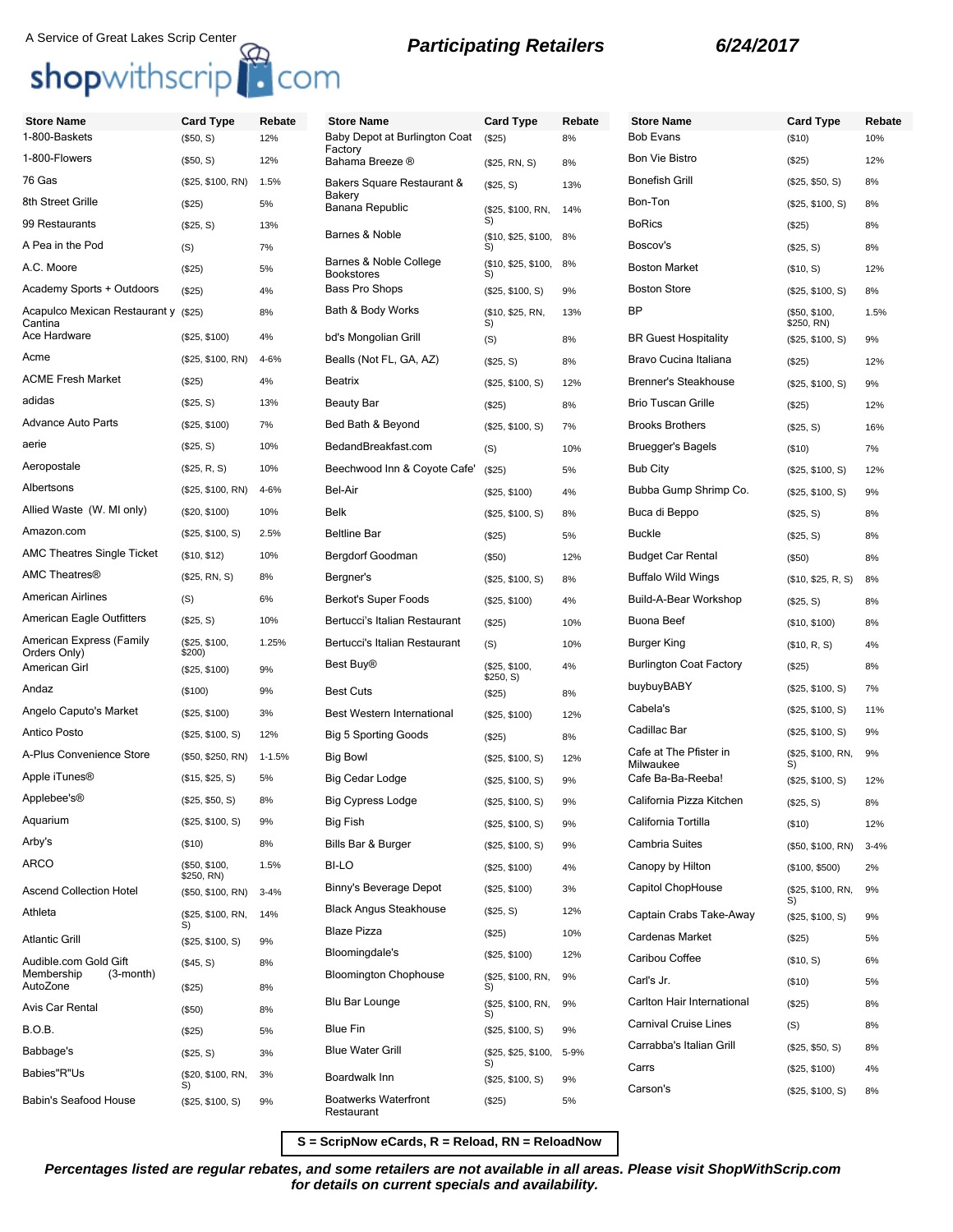## A Service of Great Lakes Scrip Center<br> **Shop**withscrip<br> **COM**

| <b>Store Name</b>                        | <b>Card Type</b>  | Rebate   | <b>Store Name</b>                         | <b>Card Type</b>            | Rebate   | <b>Store Name</b>                                | <b>Card Type</b>  | Rebate     |
|------------------------------------------|-------------------|----------|-------------------------------------------|-----------------------------|----------|--------------------------------------------------|-------------------|------------|
| Carter's                                 | (\$25, RN, S)     | 10%      | <b>Cold Stone Creamery</b>                | (\$10, S)                   | 8%       | Dunham's Sports                                  | (\$25)            | 8%         |
| Cascading Card File                      | $($ \$3)          | 25%      | Columbia Sportswear                       | (\$50, S)                   | 12%      | Dunkin' Donuts                                   | (\$10, \$25, S)   | 2.5-3%     |
| Casual Male XL                           | (S)               | 6%       | Comfort Inn                               | (\$50, \$100, RN)           | $3 - 4%$ | Eat'n Park                                       | (\$10, \$25, R)   | 10%        |
| Cattle Company                           | (S)               | 12%      | <b>Comfort Suites</b>                     | (\$50, \$100, RN)           | $3 - 4%$ | <b>EB Games</b>                                  | (\$25, S)         | 3%         |
| Cattle Company (AK & HI only)            | (\$25)            | 12%      | <b>Community Canteen</b>                  | (\$25, \$100, S)            | 12%      | eBay                                             | (S)               | 3%         |
| CB2                                      | (\$25, \$100, S)  | 8%       | Conrad Hotels & Resorts                   | (\$100, \$500)              | 2%       | EBX                                              | (\$25, S)         | 3%         |
| <b>Celebration Cinema</b>                | (\$10, \$50)      | 4%       | <b>Container Store</b>                    | (\$25, \$100, S)            | 9%       | Econo Lodge                                      | (\$50, \$100, RN) | $3 - 4%$   |
| <b>Celebrity Cruise Lines</b>            | (S)               | 9%       | Copps (WI only)                           | (\$25, \$50, \$100,         | 4%       | <b>Edwards Theatres</b>                          | (\$25, S)         | 8%         |
| Cenex                                    | (\$25, \$100)     | 3%       | Corner Bar                                | RN)<br>(\$25)               | 5%       | <b>Edwards Theatres Premiere</b><br>Movie Ticket | (\$10, S)         | 10%        |
| <b>Central Market</b>                    | (\$25, \$100)     | 2%       | Cottage Bar                               | (\$25)                      | 5%       | Egg Harbor Cafe                                  | (\$25)            | 4%         |
| <b>Century Theatres</b>                  | (\$25)            | 4%       | <b>Cousins Subs</b>                       | (\$10)                      | 9%       | <b>Eiffel Tower</b>                              | (\$25, \$100, S)  | 12%        |
| Century Theatres Single Admit            | (\$9.50, S)       | 10%      | Crab House                                | (\$25, \$100, S)            | 9%       | Einstein Bros. Bagels                            | ( \$10)           | 10%        |
| <b>Champs Sports</b>                     | (\$25, S)         | 8%       | <b>Cracker Barrel</b>                     | (\$10, \$25, S)             | 8%       | El Paso Cantina                                  | (\$25)            | 8%         |
| Charley's Crab                           | (\$25, \$100, S)  | 9%       | Crate and Barrel                          | (\$25, \$100, S)            | 8%       | El Pollo Loco                                    | ( \$10)           | 6%         |
| Chart House                              | (\$25, \$100, S)  | 9%       | Crazy Horse Steak House                   | (\$25)                      | 5%       | El Segundo Sol                                   | (\$25, \$100, S)  | 12%        |
| Cheesecake Factory                       | (\$25, S)         | 5%       | <b>Crew Cuts</b>                          | (\$25)                      | 13%      | El Torito                                        | (\$25)            | 8%         |
| Chef'd                                   | (S)               | 10%      | Cub Foods (Not OH)                        | (\$25, \$100, RN)           | 4-6%     | El Torito Grill                                  | (\$25)            | 8%         |
| Cheryl's Cookies                         | (\$50, S)         | 12%      | Curio A Collection By Hilton              | (\$100, \$500)              | 2%       | Elder-Beerman                                    | (\$25, \$100, S)  | 8%         |
| Chevron                                  | (\$50)            | 1%       | CVS Pharmacy®                             | (\$25, \$100, RN,           | 6%       | <b>Electronics Boutique</b>                      | (\$25, S)         | 3%         |
| Chevy's Fresh Mex                        | (\$25)            | 8%       | D&W Fresh Market                          | S)<br>(\$25, \$100)         | 2%       | <b>Embassy Suites by Hilton</b>                  | (\$100, \$500)    | 2%         |
| Chili's Grill & Bar                      | (\$25, \$50, S)   | 11%      | D&W Quick Stop                            | (\$25, \$100)               | 2%       | Everest                                          | (\$25, \$100, S)  | 12%        |
| Chipotle Mexican Grill                   | (\$10, S)         | 10%      | Dairy Queen                               | (\$10)                      | 3%       | <b>Express</b>                                   | (\$25, S)         | 10%        |
| <b>Choice Hotels</b>                     | (\$50, \$100, RN) | $3 - 4%$ | D'Angelo Grilled Sandwiches               | (\$10)                      | 10%      | <b>Express for Men</b>                           | (\$25, S)         | 10%        |
| Chop House Brewery                       | (\$25)            | 6%       | Darden <sup>®</sup> Restaurants           | (\$25, RN, S)               | 8%       | Exxon                                            | (\$50, \$250, RN) | $1 - 1.5%$ |
| Christmas Tree Shops                     | (\$25, \$100, S)  | 7%       | Dave & Buster's                           | (\$25, S)                   | 13%      | <b>EZ GO Stores</b>                              | (\$50)            | 5%         |
| Chuck E. Cheese                          | (\$10)            | 8%       | Del Taco                                  | (\$10)                      | 7%       | <b>Fairmont Hotels</b>                           | (\$100)           | 9%         |
| CineArts                                 | (\$25)            | 4%       | <b>Dell Computer</b>                      | (\$100, S)                  | 4%       | Fairway Market                                   | (\$25, \$100, RN) | 4%         |
| CineArts Single Admit                    | (\$9.50, S)       | 10%      | Delta Air Lines                           | (\$250, \$1000, S)          | 4%       | <b>Family Express</b>                            | (\$25, \$100)     | 4%         |
| Cinema Carousel                          | (\$10, \$50)      | 4%       | Dennis Uniform                            | (\$20)                      | 5%       | Family Fare Quick Stop                           | (\$25, \$100)     | 2%         |
| <b>Cinemark Theatres</b>                 | (\$25)            | 4%       | Denny's                                   | (\$10)                      | 7%       | Family Fare Supermarket                          | (\$25, \$100)     | 2%         |
| <b>Cinemark Theatres Single</b><br>Admit | (\$9.50, S)       | 10%      | <b>Destination Maternity</b>              | (S)                         | 7%       | <b>Family Video</b>                              | (\$10)            | 12%        |
| <b>Cinemark Tinseltown</b>               | (\$25)            | 4%       | Di Pescara                                | (\$25, \$100, S)            | 12%      | Famous Footwear                                  | (\$25)            | 8%         |
| Cinemark Tinseltown Single               | (\$9.50, S)       | 10%      | <b>Dick's Sporting Goods</b>              | (\$25, \$100)               | 8%       | Famous Hair                                      | (\$25)            | 8%         |
| Admit<br>Cineplex Odeon                  | (\$25, RN, S)     | 8%       | Dierbergs                                 | (\$25, \$100)               | 2.5%     | Fandango                                         | (\$25, S)         | 4%         |
| Cineplex Odeon Single Ticket             | (\$10, \$12)      | 10%      | Dillard's                                 | (\$25, \$100)               | 9%       | <b>Fannie May Candies</b>                        | (\$10)            | 25%        |
| Circle K                                 | (\$25, \$100)     | 1.5%     | Dining Concepts (MI only)                 | (\$25)                      | 5%       | Farm Fresh Food & Pharmacy<br>(VA and NC only)   | (\$25, \$100, RN) | 4-6%       |
| CityVu Bistro                            | (\$25)            | 5%       | Discover <sup>®</sup> Universal Gift Card | (\$50, \$100,               | 1.25%    | Fazoli's                                         | (\$25)            | 7%         |
| Claim Jumper                             | (\$25, \$100, S)  | 9%       |                                           | \$250)                      |          | Festival Foods (MN)                              | (\$50)            | 4%         |
| Claire's                                 | (\$10)            | 9%       | Disney                                    | (\$25, \$100,<br>\$1000, S) | 2%       | Field & Stream                                   | (\$25, \$100)     | 8%         |
| <b>Clarion Hotels</b>                    | (\$50, \$100, RN) | $3 - 4%$ | Domino's                                  | (\$10, RN, S)               | 8%       | <b>Fiesta Salons</b>                             | (\$25)            | 8%         |
| <b>Classic Cinemas</b>                   | (\$10)            | 8%       | Don & Charlie's Steakhouse                | (\$25, \$100, S)            | 12%      | Finish Line                                      | (\$25)            | 10%        |
| Clear Lounge                             | (\$25, \$100, RN, | 9%       | Dos Caminos                               | (\$25, \$100, S)            | 9%       | <b>First Choice Haircutters</b>                  | (\$25)            | 8%         |
| Clementine's                             | S)<br>(\$25)      | 5%       | Double Tree By Hilton                     | (\$100, \$500)              | 2%       | <b>Fish Tales</b>                                | (\$25, \$100, S)  | 9%         |
| Clementine's Too                         | (\$25)            | 5%       | Downtown Aquarium                         | (\$25, \$100, S)            | 9%       | <b>Fisherman's Wharf</b>                         | (\$25, \$100, S)  | 9%         |
| Coffee Bean & Tea Leaf                   | (\$25, RN, S)     | 9%       | Dressbarn                                 | (\$25)                      | 8%       | <b>Flat River Grill</b>                          | (\$25)            | 5%         |
|                                          |                   |          |                                           |                             |          |                                                  |                   |            |

**S = ScripNow eCards, R = Reload, RN = ReloadNow**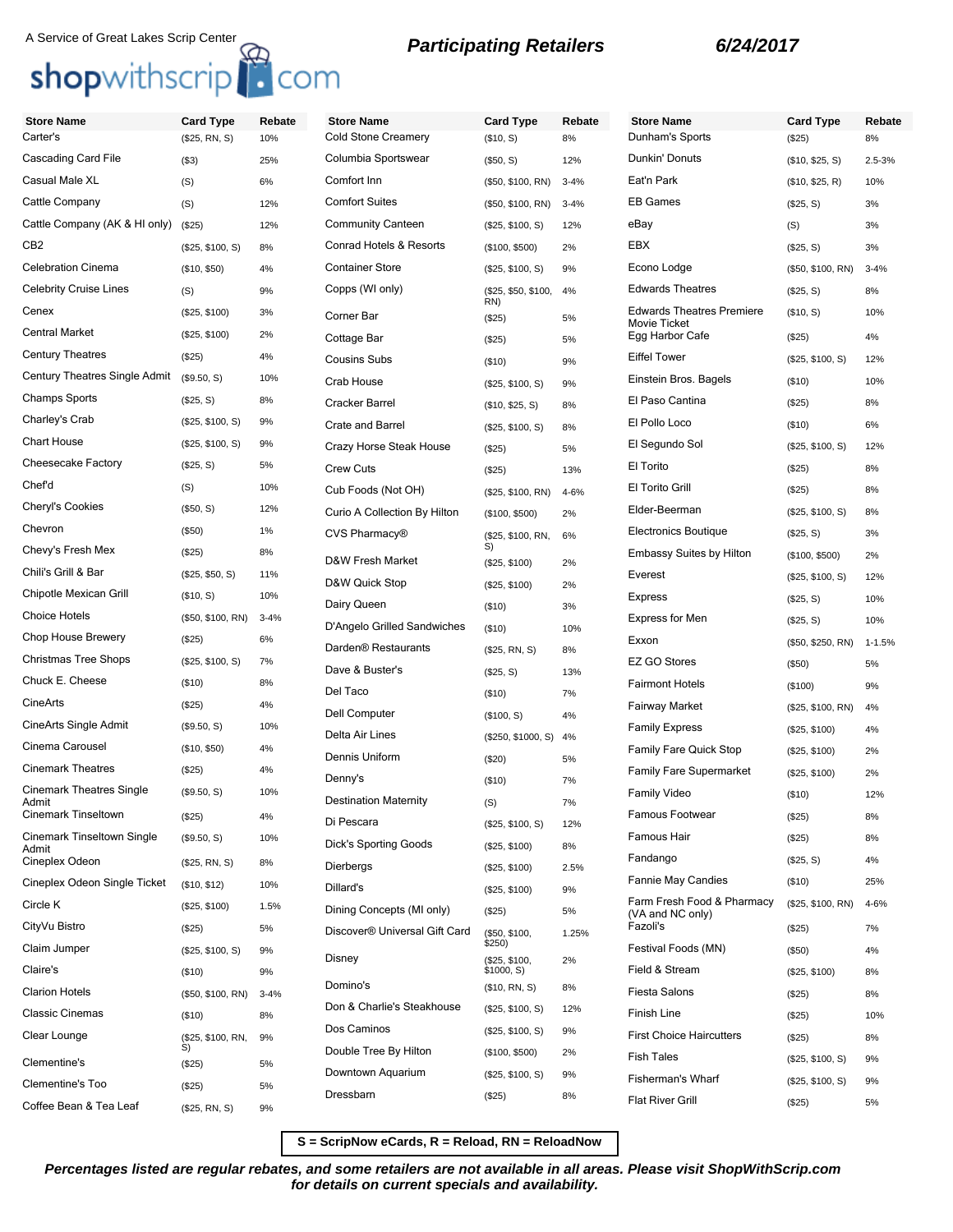## A Service of Great Lakes Scrip Center<br> **Shop**withscrip<br> **Participating Retailers** 6/24/2017

| <b>Store Name</b><br>Fleming's Prime Steakhouse    | <b>Card Type</b><br>(\$25, \$50, S) | Rebate<br>8% | <b>Store Name</b><br>Great American Bagel       | <b>Card Type</b><br>$($ \$5) | Rebate<br>8% | <b>Store Name</b><br>Hudsonville Grille   | <b>Card Type</b><br>(\$25) | Rebate<br>5% |
|----------------------------------------------------|-------------------------------------|--------------|-------------------------------------------------|------------------------------|--------------|-------------------------------------------|----------------------------|--------------|
| Flying Dutchman                                    | (\$25, \$100, S)                    | 9%           | <b>Great Clips</b>                              | (\$25)                       | 8%           | Hulu Plus                                 | (S)                        | 6%           |
| Food Dynasty                                       | (\$50)                              | 4%           | Great Harvest Bread                             | ( \$10)                      | 6%           | <b>Hyatt Hotels</b>                       | (\$100, S)                 | 9%           |
| Food Lion                                          | (\$25, \$100)                       | 3%           | Grotto                                          | (\$25, \$100, S)             | 9%           | <b>Hyatt House</b>                        | (\$100)                    | 9%           |
| Food Maxx                                          | (\$25, \$100)                       | 2%           | Groupon.com                                     | (\$25, S)                    | 7%           | <b>Hyatt Place</b>                        | (\$100)                    | 9%           |
| Food Universe Marketplace                          | (\$50)                              | 4%           | <b>Guitar Center</b>                            | (\$25, S)                    | 4%           | <b>Hyatt Regency</b>                      | (\$100)                    | 9%           |
| Foodease                                           | (\$25, \$100, S)                    | 12%          | Gulf Oil                                        | (\$25)                       | 1.5%         | Icing                                     | (\$10)                     | 9%           |
| foodlife                                           | (\$25, \$100, S)                    | 12%          | Hair by Stewarts                                | (\$25)                       | 8%           | <b>IHOP</b>                               | (\$25, S)                  | 8%           |
| Foot Locker                                        | (\$25, S)                           | 8%           | <b>Hair Cuttery</b>                             | (\$10, \$25)                 | 8%           | Inn at Hawks Head                         | (\$25)                     | 5%           |
| Footaction USA                                     | (\$25, S)                           | 8%           | Hair Plus                                       | (\$25)                       | 8%           | Inn at the Ballpark                       | (\$25, \$100, S)           | 9%           |
| Forest Hills Foods                                 | (\$25, \$100)                       | 2%           | HairMasters                                     | (\$25)                       | 8%           | InterContinental Milwaukee                | (\$25, \$100, RN,          | 9%           |
| Fossil                                             | (S)                                 | 12%          | Hallmark                                        | (\$25, RN, S)                | 4%           | Irving Oil                                | S)<br>(\$50)               | 2%           |
| Four Points by Sheraton                            | (\$25, \$100, RN,                   | 9%           | Hampton by Hilton                               | (\$100, \$500)               | 2%           | Isabella's                                | (\$25, \$100, S)           | 9%           |
| (Chicago, IL only)<br>Frankie's 5th Floor Pizzeria | S)<br>(\$25, \$100, S)              | 12%          | Hardee's                                        | ( \$10)                      | 5%           | Islamorada Fish Company                   | (\$25, \$100, S)           | 9%           |
| Frankie's Scaloppine                               | (\$25, \$100, S)                    | 12%          | Harlow's                                        | (\$25, \$100, S)             | 9%           | Islands                                   | (\$25)                     | 8%           |
| <b>Fruit Bouquets</b>                              | (\$50, S)                           | 12%          | <b>Harmon Face Values</b>                       | (\$25, \$100, S)             | 7%           | <b>iTunes®</b>                            | (\$15, \$25, \$)           | 5%           |
| Fuddruckers                                        |                                     | 8%           | Harry & David                                   | (\$50, S)                    | 12%          | J. Crew                                   |                            | 13%          |
| Funcoland                                          | (\$25)                              | 3%           | Harry London Chocolates                         | (\$50, S)                    | 12%          | Jack in the Box                           | (\$25)<br>(\$10)           |              |
| <b>Funset Boulevard</b>                            | (\$25, S)<br>(\$25, \$100, RN,      | 9%           | Harveys Supermarkets                            | (\$25, \$100)                | 4%           | James Street Inn                          | (\$25)                     | 4%<br>5%     |
|                                                    | S)                                  |              | <b>HeadStart Hair Care</b>                      | (\$25)                       | 8%           | <b>JCPenney</b>                           |                            |              |
| GameStop                                           | (\$25, S)                           | 3%           | Hearty Platter Cafe &                           | (\$25, \$50, \$100)          | 4%           |                                           | (\$25, \$100, RN,<br>S)    | 5%           |
| Gandy Dancer                                       | (\$25, \$100, S)                    | 9%           | Restaurant<br>HEB                               | (\$25, \$100)                | 2%           | Jean Louis David                          | (\$25)                     | 8%           |
| Gap                                                | (\$25, \$100, RN,<br>S)             | 14%          | Herberger's                                     | (\$25, \$100, S)             | 8%           | Jewel Osco                                | (\$25, \$100, RN)          | 4-6%         |
| Gap Factory                                        | (\$25, \$100, RN,                   | 14%          | Hilton                                          | (\$100, \$500)               | 2%           | Jiffy Lube                                | (\$30, RN, S)              | 8%           |
| Geneva ChopHouse                                   | S)<br>(\$25, \$100, RN,             | 9%           | Hilton Galveston Island Resort                  |                              | 9%           | Jo-Ann Fabric and Craft Stores            | (\$25)                     | 6%           |
| GetGo                                              | S)                                  |              | Hilton Garden Inn                               | (\$25, \$100, S)             |              | Joe's Seafood Prime Steak &<br>Stone Crab | (\$25, \$100, S)           | 12%          |
|                                                    | (\$25, \$100)                       | 4%           | <b>Hilton Grand Vacations</b>                   | (\$100, \$500)               | 2%           | Jos. A. Bank                              | (\$25)                     | 10%          |
| Giant Eagle                                        | (\$25, \$100)                       | 4%           | Hilton Madison Monona Terrace (\$25, \$100, RN, | (\$100, \$500)               | 2%           | Journeys                                  | (\$25)                     | 10%          |
| Giant Food Stores                                  | (\$25, \$50, \$100)                 | 4%           |                                                 | S)                           | 9%           | Journeys Kidz                             | (\$25)                     | 10%          |
| Giant Foods                                        | (\$25, \$50, \$100)                 | 4%           | Hilton Milwaukee City Center                    | (\$25, \$100, RN,<br>S)      | 9%           | Kemah Boardwalk                           | (\$25, \$100, S)           | 9%           |
| Gift Card Wrapper - 10 Pack                        | (\$2)                               | 10%          | Hilton Minneapolis/Bloomington                  | (\$25, \$100, RN,            | 9%           | Key Food                                  | (\$50)                     | 4%           |
| Gilt.com                                           | (S)                                 | 8%           | Holiday Hair                                    | S)<br>(\$25)                 | 8%           | Key Food Marketplace                      | (\$50)                     | 4%           |
| Global Hotel Card powered by<br><b>EAN Hotels</b>  | (S)                                 | 10%          | Holiday Inn on the Beach-                       | (\$25, \$100, S)             | 9%           | Key Fresh & Natural                       | (\$50)                     | 4%           |
| GNC                                                | (\$25)                              | 8%           | Galveston, TX<br><b>Holiday Stationstores</b>   | (\$25, \$100)                | 4%           | Kids Foot Locker                          | (\$25, S)                  | 8%           |
| Go Play Golf                                       | (S)                                 | 9%           | Home 2 Suites by Hilton                         | (\$100, \$500)               | 2%           | Kil@Wat                                   | (\$25, \$100, RN,          | 9%           |
| Golden Nugget                                      | (\$25, \$100, S)                    | 9%           | Home Run Inn                                    |                              | 15%          | King Kullen                               | (\$50)                     | 4%           |
| Golf Galaxy                                        | (\$25, \$100)                       | 8%           | <b>HomeGoods</b>                                | (\$25)                       |              | Kirby House                               | (\$25)                     | 5%           |
| Goodcents Deli Fresh Subs                          | (\$10, RN, S)                       | 12%          | Homewood Suites by Hilton                       | (\$25, \$100, S)             | 7%           | Kmart                                     | (\$25, \$50, S)            | 4%           |
| <b>Goodrich Quality Theaters</b>                   | (\$10)                              | 4%           | Honey Baked Ham                                 | (\$100, \$500)               | 2%           | Kohl's                                    | (\$25, \$100, S)           | 4%           |
| Goody's                                            | (\$25, S)                           | 8%           | Horchow                                         | (\$25)                       | 12%          | Krispy Kreme Doughnuts®                   | (\$10, S)                  | 8%           |
| Gordon Food Service Store                          | (\$25, \$100, RN,<br>S)             | 4%           | Hornbacher's (MN and ND only) (\$25, \$100, RN) | (\$50)                       | 12%          | Krist Oil                                 | $(\$50)$                   | 5%           |
| Grand Cafe in Lake Geneva                          | (\$25, \$100, RN,                   | 9%           | <b>Hotel Phillips</b>                           |                              | 4-6%         | Kwik Star                                 | (\$25, \$50, \$100)        | 4%           |
| <b>Grand Concourse</b>                             | S)<br>(\$25, \$100, S)              | 9%           |                                                 | (\$25, \$100, RN,<br>S)      | 9%           | <b>Kwik Trip</b>                          | (\$25, \$50, \$100)        | 4%           |
| Grand Geneva Resort                                | (\$25, \$100, RN,                   | 9%           | Hotels.com                                      | (\$100, \$250, S)            | 6%           | L. Woods Tap & Pine Lodge                 | (\$25, \$100, S)           | 12%          |
|                                                    | S)                                  |              | Houlihan's                                      | (\$25)                       | 8%           | L.L.Bean                                  |                            |              |
| Grand Hyatt                                        | (\$100)                             | 9%           | <b>HUB 51</b>                                   | (\$25, \$100, S)             | 12%          |                                           | (\$25, \$100, S)           | 16%          |

**S = ScripNow eCards, R = Reload, RN = ReloadNow**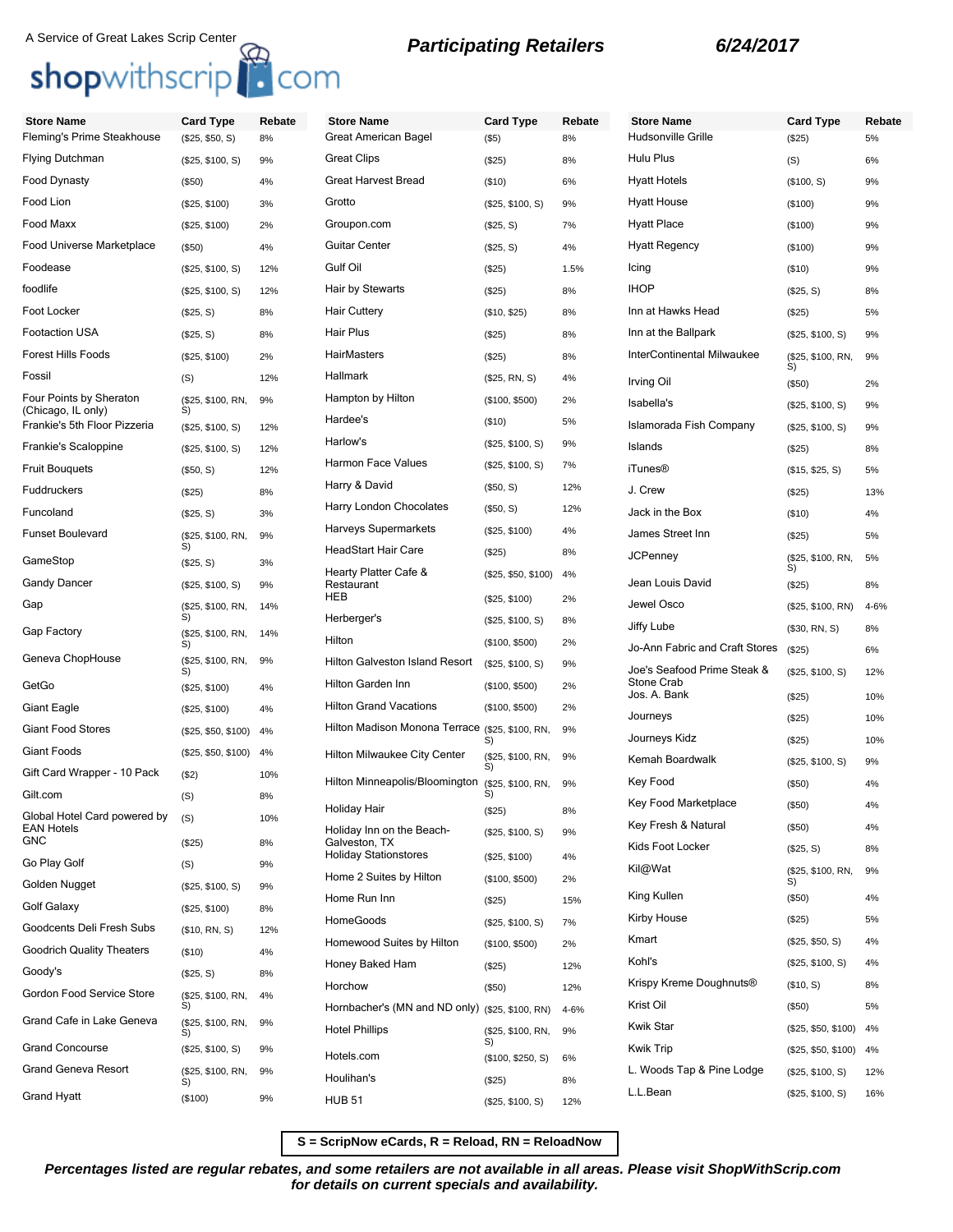## A Service of Great Lakes Scrip Center<br> **Shop**withscrip<br> **COM**

| <b>Store Name</b>                                            | <b>Card Type</b>                      | Rebate     | <b>Store Name</b>                        | <b>Card Type</b>           | Rebate     |
|--------------------------------------------------------------|---------------------------------------|------------|------------------------------------------|----------------------------|------------|
| L2O                                                          | (\$25, \$100, S)                      | 12%        | <b>Martin's Super Markets</b>            | (\$50, \$100)              | 4%         |
| La Griglia                                                   | (\$25, \$100, S)                      | 9%         | <b>Mason Street Grill</b>                | (\$25, \$100, RN,<br>S)    | 9%         |
| Lady Foot Locker                                             | (\$25, S)                             | 8%         | <b>MasterCuts</b>                        | (\$25)                     | 8%         |
| Land of Nod                                                  | (\$25, \$100, S)                      | 8%         | Matchbox Diner and Drinks                | (\$25)                     | 5%         |
| Landry's Seafood                                             | (\$25, \$100, S)                      | 9%         | <b>Maurices</b>                          | $(\$20)$                   | 7%         |
| Landry's, Inc.                                               | (\$25, \$100, S)                      | 9%         | McCormick & Schmick's                    | (\$25, \$100, S)           | 9%         |
| Lands' End                                                   | (\$25, \$100, S)                      | 16%        | Meijer (not AK and HI)                   | (\$25, \$50, \$100,<br>R)  | $3 - 5%$   |
| Lands' End Kids                                              | (\$25, \$100, S)                      | 16%        | Menards                                  | (\$25, \$100,              | 3%         |
| Lands' End School                                            | (\$25, \$100, S)                      | 16%        | Men's Wearhouse                          | \$500)<br>(\$25)           | 8%         |
| Lane Bryant                                                  | (\$25)                                | 8%         | Mermaid Bar and Grill                    | (\$25)                     | 5%         |
| Legal Sea Foods                                              | (\$25, S)                             | 13%        | Metro Market (WI only)                   |                            | 4%         |
| Lettuce Entertain You<br>Restaurants                         | (\$25, \$100, S)                      | 12%        |                                          | (\$25, \$50, \$100,<br>RN) |            |
| Little Caesar's Pizza                                        | (\$20)                                | 8%         | Metropolis Oyster Room &<br>Cocktail Bar | (\$25, \$100, S)           | 9%         |
| Loews Cineplex                                               | (\$25, RN, S)                         | 8%         | Mia & Maxx Hair Studio                   | (\$25)                     | 8%         |
| Loews Cineplex Single Ticket                                 | (\$10, \$12)                          | 10%        | Michaels                                 | (\$25)                     | 4%         |
| Logan's Roadhouse                                            | (\$25, S)                             | 10%        | Miller Time Pub                          | (\$25, \$100, RN,<br>S)    | 9%         |
| Long John Silver's                                           | (\$10)                                | 8%         | Mills Fleet Farm                         | (\$25, \$100)              | 3.5%       |
| LongHorn Steakhouse ®                                        | (\$25, RN, S)                         | 8%         | Milwaukee ChopHouse                      | (\$25, \$100, RN,          | 9%         |
| Lord & Taylor                                                | (\$25)                                | 8%         | Mimis Cafe                               | S)<br>(\$25)               | 8%         |
| Lou Malnati's Pizzeria                                       | (\$10)                                | 8%         | Mitchell's Hair Styling (NC only)        | (S25)                      | 8%         |
| Lowe's                                                       | (\$20, \$25, \$100,<br>\$500, \$1000, | 4%         | Mity Nice Bar & Grill                    | (\$25, \$100, S)           | 12%        |
| Lucky (Southern CA Only)                                     | <b>RN, S)</b>                         |            | Mobil                                    | (\$50, \$250, RN)          | $1 - 1.5%$ |
| Lucky Supermarket                                            | (\$25, \$100, RN)                     | 4-6%       | Mon Ami Gabi                             | (\$25, \$100, S)           | 12%        |
| M Burger                                                     | (\$25, \$100)                         | 2%         | Morton's Steakhouse                      | (\$25, \$100, S)           | 9%         |
| M Street Kitchen                                             | (\$25, \$100, S)                      | 12%<br>12% | Motherhood Maternity                     | (S)                        | 7%         |
| Macaroni Grill                                               | (\$25, \$100, S)                      |            | MotoMart                                 | (\$50)                     | 5%         |
| Macy's                                                       | (\$25, \$50, S)                       | 11%        | Muer Seafood                             | (\$25, \$100, S)           | 9%         |
|                                                              | (\$25, \$100, S)                      | 10%        | Nacional 27                              | (\$25, \$100, S)           | 12%        |
| Maggiano's Little Italy<br>Magic Johnson Theatres            | (\$25, \$50, S)                       | 11%        | Neiman Marcus                            | (\$50)                     | 12%        |
|                                                              | (\$25, RN, S)                         | 8%         | New Holland Brewing -                    | (\$25)                     | 5%         |
| Magic Johnson Theatres Single (\$10, \$12)<br>Ticket         |                                       | 10%        | Knickerbocker<br>New Holland Brewing     |                            | 5%         |
| Magic Pan Crepe Stand                                        | (\$25, \$100, S)                      | 12%        | Restaurant & Pub                         | (\$25)                     |            |
| <b>Mainstay Suites</b>                                       | (\$50, \$100, RN)                     | $3 - 4%$   | Nike                                     | (\$25, S)                  | 12%        |
| Mangiamo                                                     | (\$25)                                | 5%         | Noah's Bagels                            | $($ \$10)                  | 10%        |
| Marathon                                                     | (\$25, \$100,<br>\$250)               | 3%         | Nob Hill Foods                           | (\$25, \$100)              | 4%         |
| Marco New American Bistro                                    | (\$25)                                | 5%         | Noodles & Company                        | $($ \$10)                  | 8%         |
| <b>Marcus Resorts</b>                                        | (\$25, \$100, RN,                     | 9%         | NOOK by Barnes & Noble                   | (\$10, \$25, \$100,<br>S)  | 8%         |
| <b>Marcus Theatres</b>                                       | S)<br>(\$25, \$100, RN,               | 9%         | Nordstrom                                | (\$25, \$100, S)           | 6%         |
| Mariano's (IL Only)                                          | S)                                    |            | Nordstrom Rack                           | (\$25, \$100, S)           | 6%         |
|                                                              | (\$25, \$50, \$100,<br>RN)            | 4%         | Noto's Old World Italian Dining          | (\$25)                     | 5%         |
| Mario Tricoci                                                | (\$25, \$100)                         | 7%         | Oberweis                                 | (\$10)                     | 8%         |
| Marios                                                       | (\$25)                                | 5%         | Oceanaire                                | (\$25, \$100, S)           | 9%         |
| <b>Market District</b>                                       | (\$25, \$100)                         | 4%         | O'Charley's                              | (\$25, S)                  | 13%        |
| Marshalls                                                    | (\$25, \$100, S)                      | 7%         | Office Depot / Office Max                | (\$25, \$100, S)           | 5%         |
| Martin's Food Market (MD, PA, (\$25, \$50, \$100)<br>VA, WV) |                                       | 4%         | Old Boys' Brewhouse                      | (\$25)                     | 5%         |
|                                                              |                                       |            |                                          |                            |            |

| <b>Store Name</b><br>Old Chicago    | <b>Card Type</b><br>$(\$25)$ | Rebate<br>6% |
|-------------------------------------|------------------------------|--------------|
| Old Navy                            | (\$25, \$100, RN,            | 14%          |
| Olive Garden ®                      | S)<br>(\$25, RN, S)          | 8%           |
| Omaha Steaks                        | (\$25, S)                    | 11%          |
| On The Border                       | (\$25, \$50, S)              | 11%          |
| One Trick Pony Grill and            | (\$25)                       | 5%           |
| Taproom<br>Oriental Trading Company | (\$25)                       | 9%           |
| OshKosh                             | (\$25, RN, S)                | 10%          |
| Osteria Via Stato                   | (\$25, \$100, S)             | 12%          |
| Ottawa Beach Inn                    | (\$25)                       | 5%           |
| Outback Steakhouse                  | (\$25, \$50, S)              | 8%           |
| Outlooks for Hair                   | (\$25)                       | 8%           |
| Overstock.com                       | (\$25, S)                    | 8%           |
| P.F. Chang's China Bistro           | (\$25, S)                    | 8%           |
| P.S. From Aeropostale               | (\$25, R, S)                 | 10%          |
| Palais Royal                        | (\$25, S)                    | 8%           |
| Panda Express                       | (\$25)                       | 8%           |
| Panera Bread                        | (\$10, \$25, RN,<br>S)       | 8%           |
| Panopoulos Salons                   | (\$25)                       | 8%           |
| Papa Gino's Pizzeria                | $($ \$10)                    | 10%          |
| Papa John's Pizza                   | (\$10, R, S)                 | 8%           |
| Papa Murphy's Pizza                 | (\$10)                       | 8%           |
| Pappadeaux                          | (\$25, S)                    | 6%           |
| Pappas Bar-B-Q                      | (\$25, S)                    | 6%           |
| Pappas Bros. Steakhouse             | (\$25, S)                    | 6%           |
| Pappas Burger                       | (\$25, S)                    | 6%           |
| Pappas Restaurants                  | (\$25, S)                    | 6%           |
| Pappas Seafood House                | (\$25, S)                    | 6%           |
| Pappasito's                         | (\$25, S)                    | 6%           |
| Paris Club Bistro & Bar             | (\$25, \$100, S)             | 12%          |
| Park Avenue Grill                   | (\$25, \$100, RN,<br>S)      | 9%           |
| Park Hyatt                          | (\$100)                      | 9%           |
| Pavilions                           | (\$25, \$100)                | 4%           |
| Payless Shoes                       | (\$20)                       | 13%          |
| PBteen                              | (\$25, \$100, S)             | 8%           |
| <b>PDQ Food Stores</b>              | (\$50)                       | 4%           |
| Peapod Online Grocery               | (\$25, \$50, \$100)          | 4%           |
| Peebles                             | (\$25, S)                    | 8%           |
| Peet's Coffee & Tea                 | (\$20)                       | 8%           |
| Pei Wei Asian Diner                 | (\$25, S)                    | 8%           |
| Peohe's                             | (\$25, \$100, S)             | 9%           |
| Pep Boys                            | (\$20)                       | 4%           |
| Pereddies Italian Restaurant        | (\$25)                       | 5%           |
| Petco                               | (S)                          | 5%           |

**S = ScripNow eCards, R = Reload, RN = ReloadNow**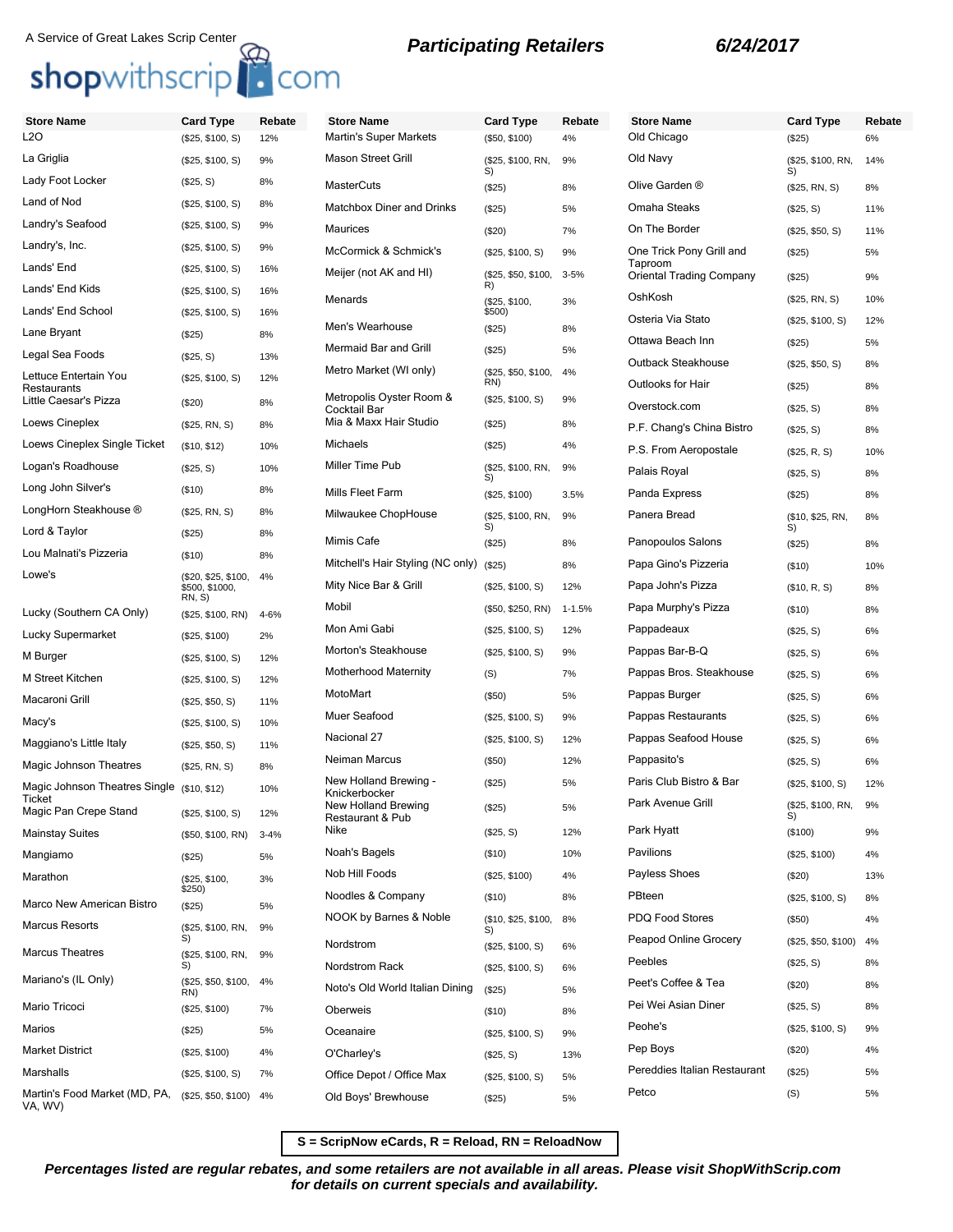## A Service of Great Lakes Scrip Center<br> **Shop**withscrip<br> **Participating Retailers** 6/24/2017

| <b>Store Name</b>                          | <b>Card Type</b>        | Rebate   | <b>Store Name</b>                        | <b>Card Type</b>              | Rebate    | <b>Store Name</b>                            | <b>Card Type</b>           | Rebate   |
|--------------------------------------------|-------------------------|----------|------------------------------------------|-------------------------------|-----------|----------------------------------------------|----------------------------|----------|
| Pete's Fresh Market                        | (\$20)                  | 4%       | <b>Republic Services</b>                 | (\$20, \$100)                 | 10%       | Shell                                        | (\$25, \$50, \$100,<br>RN) | 2%       |
| PetSmart                                   | (\$25)                  | 5%       | Restaurant at the Platinum               | (\$25, \$100, RN,<br>S)       | 9%        | shi by Journeys                              | (\$25)                     | 10%      |
| Petterino's                                | (\$25, \$100, S)        | 12%      | Restaurant.com                           | (\$20)                        | 50%       | <b>Shoe Carnival</b>                         | (\$25)                     | 5%       |
| Pfister Hotel                              | (\$25, \$100, RN,<br>S) | 9%       | Rich                                     | (\$25, \$100, R)              | 4%        | Shop 'N Save (IL and MO only)                | (\$25, \$100, RN)          | 4-6%     |
| Pick 'n Save (WI only)                     | (\$25, \$50, \$100,     | 4%       | <b>Rio Grand Steakhouse</b>              | (\$25)                        | 5%        | Shopko                                       | (\$25, \$100)              | 3%       |
| Pier 1 Imports                             | RN)<br>(\$25)           | 9%       | Ristorante Brissago                      | (\$25, \$100, RN,             | 9%        | Shopko Hometown                              | (\$25, \$100)              | 3%       |
| Pietro's                                   | (\$25)                  | 5%       | <b>Rite Aid</b>                          | S)<br>(\$25)                  | 4%        | Shoppers Food & Pharmacy<br>(MD and VA only) | (\$25, \$100, RN)          | 4-6%     |
| Piggly Wiggly (WI, IL only)                | (\$25, \$50, \$100)     | 3%       | <b>River Crab</b>                        | (\$25, \$100, S)              | 9%        | ShopRite                                     | (\$25, \$100)              | 4%       |
| Pilot Flying J                             | (\$25, \$100)           | 2%       | <b>Rock Bottom Restaurant</b>            | (\$25)                        | 6%        | Showplace                                    | (\$25, RN, S)              | 8%       |
| Pizza Hut (Not AK or HI)                   | (\$10, S)               | 8%       | Rodeway Inn                              | (\$50, \$100, RN)             | $3 - 4%$  | Showplace Single Ticket                      | (\$10, \$12)               | 10%      |
| Pizza Ranch                                | (\$25)                  | 8%       | Rosebud Bar & Grill                      | (\$25)                        | 5%        | Shutterfly                                   | (\$25, S)                  | 9%       |
| Pizzeria Due                               | (\$25, S)               | 12%      | Rose's Express                           | (\$25)                        | 5%        | Simms Steakhouse                             | (\$25, \$100, S)           | 9%       |
| Pizzeria Uno                               | (\$25, S)               | 12%      | Rose's on Reed's Lake                    | (\$25)                        | 5%        | Sinclair Oil                                 | (\$25, \$100)              | 1.5%     |
| Pizzeria Via Stato                         | (\$25, \$100, S)        | 12%      | Ross Dress for Less                      | (\$25)                        | 8%        | Sing Sing Dueling Pianos                     | (\$25)                     | 6%       |
| PlanetX                                    | (\$25, S)               | 3%       | Roundys (IL and WI only)                 | (\$25, \$50, \$100,           | 4%        | Sinigual                                     | (\$25)                     | 8%       |
| Platinum Hotel in Las Vegas                | (\$25, \$100, RN,       | 9%       | Royal Caribbean                          | RN)<br>(\$100, \$500, S)      | 13%       | Sirius XM Radio                              | (S)                        | 4%       |
| Plum Market                                | S)<br>(\$50)            | 3%       | <b>Royal Farms</b>                       | (\$25, \$100)                 | 4%        | <b>Skirvin Hilton</b>                        | (\$25, \$100, RN,<br>S)    | 9%       |
| Popcorn Factory                            | (\$50, S)               | 12%      | Ruby Tuesday                             | (\$25)                        | 8%        | Skype                                        | (S)                        | 7%       |
| Potbelly Sandwich Shop                     | (\$10)                  | 8%       | Ruth's Chris Steak House                 | (\$50)                        | 10%       | Sleep Inn                                    | (\$50, \$100, RN)          | $3 - 4%$ |
| Pottery Barn                               | (\$25, \$100, S)        | 8%       | Safeway                                  | (\$25, \$100)                 | 4%        | Sling TV                                     | (S)                        | 7%       |
| Pottery Barn Kids                          | (\$25, \$100, S)        | 8%       | Saks Fifth Avenue                        | (\$50)                        | 12%       | Smart & Final                                | (\$25, \$50, \$100)        | 3%       |
| Prime Membership from                      | (\$104.94, S)           | 8%       | Saks Fifth Avenue OFF 5th                | (\$50)                        | 12%       | S-Mart Foods                                 | (\$25, \$100)              | 2%       |
| Amazon.com<br><b>Princess Cruise Lines</b> | (\$100, \$500, S)       | 6%       | <b>Sally Beauty Supply</b>               | (\$25)                        | 12%       | SmartStyle                                   | (\$25)                     | 8%       |
| Qdoba Mexican Grill                        | (\$25)                  | 7%       | Salt and Pepper                          | (\$25)                        | 5%        | Smashburger                                  | (\$10)                     | 10%      |
| Quality Inn                                | (\$50, \$100, RN)       | $3 - 4%$ | Saltgrass Steakhouse                     | (\$25, \$100, S)              | 9%        | Software Etc.                                | (\$25, S)                  | 3%       |
| Quick Chek                                 | (\$25)                  | 2%       | Sam's Club                               | (\$25, \$100,                 | 2.5%      | Sony PlayStation Plus                        | (S)                        | 4%       |
| QVC                                        | (S)                     | 5%       | San Luis Resort                          | \$250, S)<br>(\$25, \$100, S) | 9%        | Sony PlayStation Store                       | (S)                        | 4%       |
| R.J. Grunts                                | (\$25, \$100, S)        | 12%      | Saranello's                              | (\$25, \$100, S)              | 12%       | Southside Inn                                | (\$25)                     | 5%       |
| Rainforest Cafe                            | (\$25, \$100, S)        | 9%       | Saturday's Hair Salon                    | (\$25)                        | 8%        | Southwest Airlines                           | (S)                        | 4%       |
| Raley's                                    | (\$25, \$100)           | 4%       | Save Mart Supermarkets                   | (\$25, \$100)                 | 2%        | Spa & Wellness by Spa Week                   | (\$25, S)                  | 14%      |
| Randalls                                   | (\$25, \$100)           | 4%       | SaveRite Grocery Warehouse (\$25, \$100) |                               | 4%        | Spafinder Wellness 365                       | (\$25, S)                  | 12%      |
| Rave Cinemas                               | (\$25)                  | 4%       | Schuler Books & Music                    | (\$25)                        | 10%       | Spectators Sports Bar & Grill                | (\$25)                     | 5%       |
| Red Ball Jet Cafe                          | (\$25)                  | 5%       | Sears                                    | (\$25, \$100,                 | 4%        | Speedway                                     | (\$25, \$100, R)           | 4%       |
| Red Door Spa                               | (S)                     | 12%      |                                          | \$250, S)                     |           | Speedway Food Court                          | (\$20)                     | 7%       |
| Red Lobster ®                              | (\$25, RN, S)           | 8%       | Sears Auto Service Center                | (\$25, \$100,<br>\$250, S)    | 4%        | <b>Sprouts Farmers Market</b>                | (\$25, \$50, \$100)        | 5%       |
| Red Piano                                  | (\$25, \$100, RN,       | 9%       | Seasons 52 ®                             | (\$25, RN, S)                 | 8%        | St. Louis Bread Company                      | (\$10, \$25, RN,           | 8%       |
| Red Robin                                  | S)<br>(\$25, S)         |          | See's Candies                            | (\$25, \$19.90)               | $9 - 20%$ | Stable Inn                                   | S)<br>(\$25)               | 5%       |
| Red Sushi                                  | (\$25, \$100, S)        | 8%<br>9% | Sendik's Food Market                     | (\$25, \$100)                 | 4%        | <b>Stage Stores</b>                          | (\$25, S)                  | 8%       |
| Reel Club                                  | (\$25, \$100, S)        | 12%      | Sendik's Fresh2Go                        | (\$25, \$100)                 | 4%        | <b>Staples</b>                               | (\$25, \$100, S)           | 5%       |
| <b>Regal Theatres</b>                      | (\$25, S)               | 8%       | Sentry                                   | (\$10, \$50)                  | 3%        | <b>Star Market</b>                           | (\$25, \$100, RN)          | 4-6%     |
| Regal Theatres Premiere Movie (\$10, S)    |                         |          | Sephora                                  | (\$20, S)                     | 5%        | <b>Star Theatres</b>                         | (\$25, RN, S)              | 8%       |
| Ticket                                     |                         | 10%      | Shaw's Crab House                        | (\$25, \$100, S)              | 12%       | Star Theatres Single Ticket                  | (\$10, \$12)               | 10%      |
| Regis Salons                               | (\$25)                  | 8%       | Shaw's Supermarket                       | (\$25, \$100, RN)             | $4 - 6%$  | Starbucks                                    | (\$10, \$25, RN,           | 7%       |
| Regis Signature Salon                      | (\$25)                  | 8%       | Sheetz                                   | (\$25, \$100, R)              | 3%        | <b>Stater Bros. Markets</b>                  | S)<br>(\$25, \$100)        | 5%       |
| REI                                        | (\$25, S)               | 8%       | <b>Sheldon Cleaners</b>                  | $($ \$5)                      | 9%        |                                              |                            |          |

**S = ScripNow eCards, R = Reload, RN = ReloadNow**